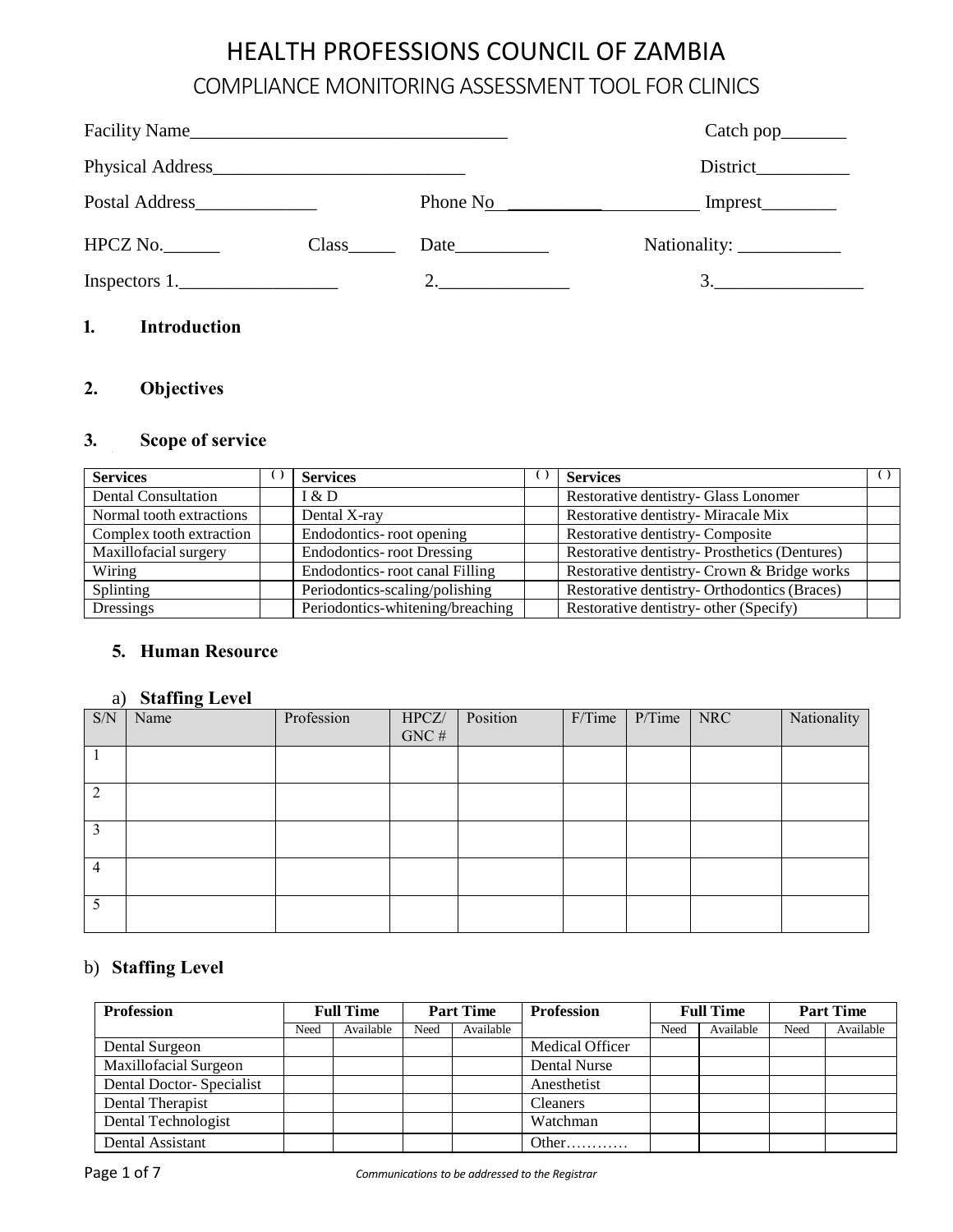| <b>Assessment</b>                              |                                                        | <b>Assessment Criteria</b><br>(scoring criteria : Met = 2, Partially Met = 1 and Not Met = $0$ ) |                                           |  |                |              |              |  |  |  |  |  |
|------------------------------------------------|--------------------------------------------------------|--------------------------------------------------------------------------------------------------|-------------------------------------------|--|----------------|--------------|--------------|--|--|--|--|--|
| Area                                           |                                                        |                                                                                                  |                                           |  | $\overline{2}$ | $\mathbf{1}$ | $\mathbf{0}$ |  |  |  |  |  |
| Facility                                       | Valid Annual License from HPCZ available and displayed |                                                                                                  |                                           |  |                |              |              |  |  |  |  |  |
| Staff files                                    | Sample 4 Files and check the following:                |                                                                                                  | <b>Comment</b>                            |  |                |              |              |  |  |  |  |  |
|                                                | Appointment Leter/Contract                             |                                                                                                  |                                           |  |                |              |              |  |  |  |  |  |
|                                                | Photocopy of Professional and Academic Qualification   |                                                                                                  |                                           |  |                |              |              |  |  |  |  |  |
|                                                | Photocopy of NRC/Passport                              |                                                                                                  |                                           |  |                |              |              |  |  |  |  |  |
|                                                | Valid work permit (Applicable to non-citizens)         |                                                                                                  |                                           |  |                |              |              |  |  |  |  |  |
|                                                | <b>Valid Practicing Licence</b>                        |                                                                                                  |                                           |  |                |              |              |  |  |  |  |  |
|                                                |                                                        | Job Descriptions on file & distributed to staff                                                  |                                           |  |                |              |              |  |  |  |  |  |
|                                                | Evidence of staff performance Appraisal available      |                                                                                                  |                                           |  |                |              |              |  |  |  |  |  |
|                                                | Disciplinarily/Awards records where applicable         |                                                                                                  |                                           |  |                |              |              |  |  |  |  |  |
| Staff levels                                   |                                                        | Practitioners are -----for the scope of service<br>Oualified<br>Adequate                         |                                           |  |                |              |              |  |  |  |  |  |
| Training                                       | Records of CPD/Workshops                               | CPD/Training Plan                                                                                |                                           |  |                |              |              |  |  |  |  |  |
| Leave                                          | Leave schedule (Booking log)                           |                                                                                                  | Records of Leave taken against accrual    |  |                |              |              |  |  |  |  |  |
| <b>Dress Code</b>                              | Official Id's won appropriately                        |                                                                                                  | Staff adhered to work place dress code    |  |                |              |              |  |  |  |  |  |
| Disciplinary                                   | Discipline code available                              |                                                                                                  | Records of disciplinary cases and actions |  |                |              |              |  |  |  |  |  |
|                                                | HPCZ Code of ethics available                          |                                                                                                  | GNC Code of ethics available              |  |                |              |              |  |  |  |  |  |
| Governance                                     | Evidence of business registration                      |                                                                                                  | <b>Evidence of Tax Registration</b>       |  |                |              |              |  |  |  |  |  |
|                                                | <b>Updated ZRA Annual returns</b>                      |                                                                                                  | <b>Updated PACRA Annual returns</b>       |  |                |              |              |  |  |  |  |  |
|                                                | Valid fire certification                               | <b>Valid Business Permit</b>                                                                     |                                           |  |                |              |              |  |  |  |  |  |
|                                                | Waste management Contract                              |                                                                                                  | Evidence of updated NAPSA returns         |  |                |              |              |  |  |  |  |  |
| Strategy                                       | Latest strategic plan available                        |                                                                                                  | Vision statement documented/displayed     |  |                |              |              |  |  |  |  |  |
| management                                     | Latest action plan available                           |                                                                                                  | Mission statement documented/displayed    |  |                |              |              |  |  |  |  |  |
|                                                | Review of progress on plans                            |                                                                                                  | Scope of service documented/displayed     |  |                |              |              |  |  |  |  |  |
|                                                | Approved Organogram displayed                          |                                                                                                  | Evidence of management meeting            |  |                |              |              |  |  |  |  |  |
| Supervision                                    | Supervision/Tech-support log book                      |                                                                                                  | Supervision/Tech-support feedback         |  |                |              |              |  |  |  |  |  |
| & Support                                      | Compliance to Weekly supervision requirements          |                                                                                                  |                                           |  |                |              |              |  |  |  |  |  |
| <b>Achieved Score / Total Applicable Score</b> |                                                        |                                                                                                  |                                           |  |                |              |              |  |  |  |  |  |

## **6. Standard 1: Legal Establishment, Leadership and Governance**

# **7. Standard 2: Minimum Infrastructure Requirement**

| <b>Assessment Area</b>                         |                                                |  |   | <b>Assessment Criteria</b>                                         |  | <b>Score</b>  |  |  |
|------------------------------------------------|------------------------------------------------|--|---|--------------------------------------------------------------------|--|---------------|--|--|
| (Room)                                         |                                                |  |   | (scoring criteria : Met = 2, Partially Met = 1 and Not Met = $0$ ) |  | $2$ or $1$ or |  |  |
|                                                | <b>Specification</b>                           |  | N | <b>Comment if No</b>                                               |  |               |  |  |
| Admin Offices                                  | All rooms in the building                      |  |   |                                                                    |  |               |  |  |
| Reception                                      | meeting Public Health Act Cap                  |  |   |                                                                    |  |               |  |  |
| Dental Surgery room                            | 295 of the Laws of Zambia                      |  |   |                                                                    |  |               |  |  |
| Dental Lab room                                | (Floor area not less than 8.4 m <sup>2</sup> , |  |   |                                                                    |  |               |  |  |
| Toiles                                         | Horizontal dimensions not less                 |  |   |                                                                    |  |               |  |  |
| Shower                                         | 2.1m, Height not less than 2.6m                |  |   |                                                                    |  |               |  |  |
| <b>Achieved Score / Total Applicable Score</b> |                                                |  |   |                                                                    |  |               |  |  |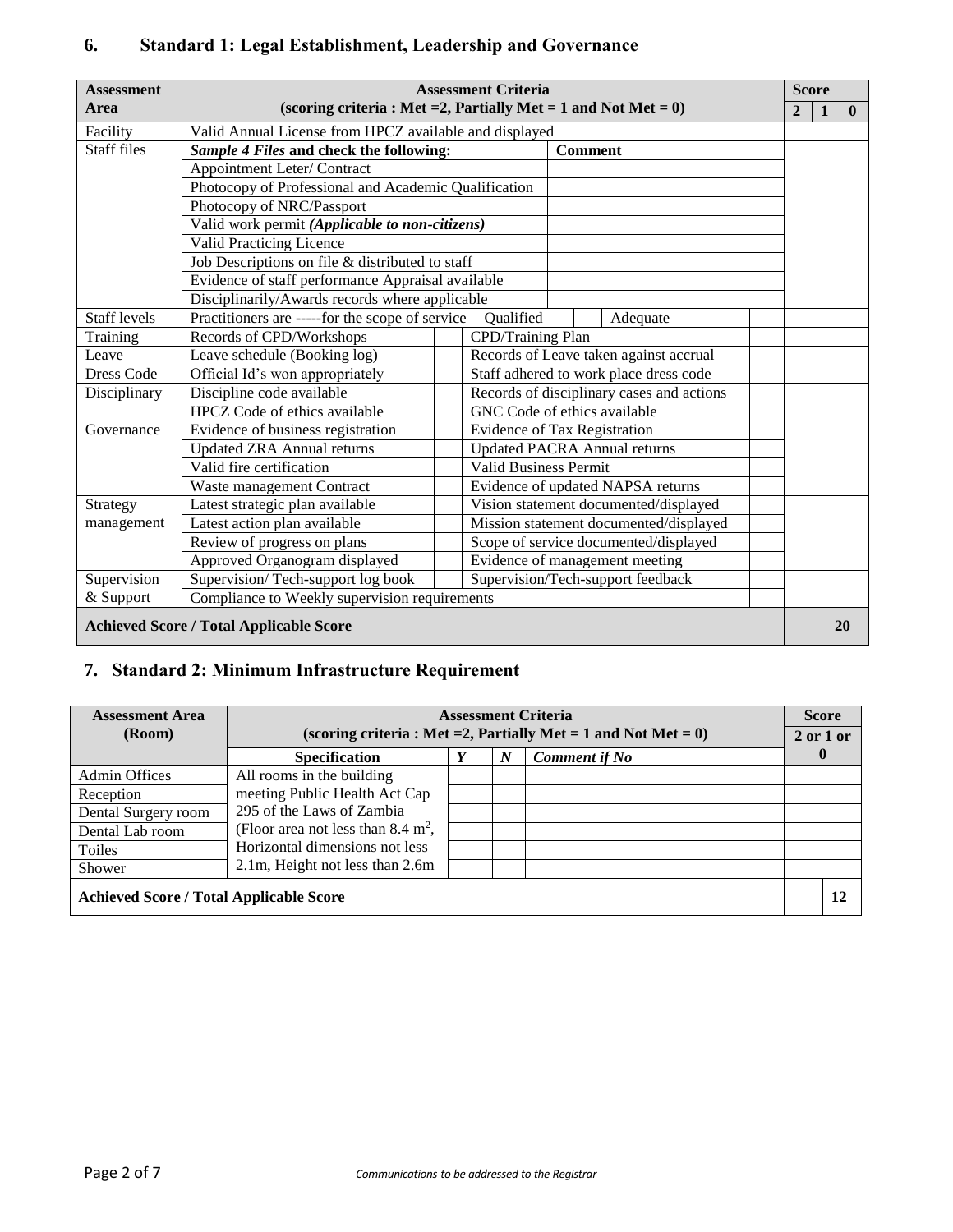## **8. Standard 3: Environment, Health & Safety**

| <b>Assessment</b> | <b>Assessment Criteria Assessment Criteria</b> |                                                                               |                              |  |  |  |  |  |  |  |
|-------------------|------------------------------------------------|-------------------------------------------------------------------------------|------------------------------|--|--|--|--|--|--|--|
| Area              |                                                | (Scoring Criteria: Met = 2, Partially Met = 1 and Not Met = $0$ )             | $\mathbf{2}$<br>$\mathbf{0}$ |  |  |  |  |  |  |  |
| <b>Staffing</b>   |                                                | Infection Prevention Committee or Designated person overseeing IPC activities |                              |  |  |  |  |  |  |  |
| Surrounding       | Clean environment                              | Outdoor sanitary bins provided                                                |                              |  |  |  |  |  |  |  |
|                   | Proper ground maintenance                      | No littering of rubbish on premises                                           |                              |  |  |  |  |  |  |  |
|                   | Secure storage place for waste                 | Proper drainage system available                                              |                              |  |  |  |  |  |  |  |
| Waste             | Incinerator or waste contract                  | Bins for segregation of waste                                                 |                              |  |  |  |  |  |  |  |
|                   | Recommended Pedal bin                          | Colour coded bin liners                                                       |                              |  |  |  |  |  |  |  |
| Disposal          | Sharps box                                     | Segregation of waste adhered to                                               |                              |  |  |  |  |  |  |  |
| Management        | Availability of guidelines                     | Bucket for plain water                                                        |                              |  |  |  |  |  |  |  |
|                   | Bucket for chlorine water                      | Access to sterilizer                                                          |                              |  |  |  |  |  |  |  |
| of Surgical       | Bucket for soap water                          | Compliance to sterilization                                                   |                              |  |  |  |  |  |  |  |
| Occupation        | <b>OHS Guidelines/SOP</b>                      | Adequate Personal protective equip                                            |                              |  |  |  |  |  |  |  |
|                   | Signage in all rooms                           | Staff vaccination program in place                                            |                              |  |  |  |  |  |  |  |
| health/safety     | Provision for wheelchair                       | Premises safe for people with disability                                      |                              |  |  |  |  |  |  |  |
| Venerable         | Written Policies available                     | Linkage to ZP/Victims Support                                                 |                              |  |  |  |  |  |  |  |
|                   | Register for cases                             | Linkage to Social welfare services                                            |                              |  |  |  |  |  |  |  |
| Population        | Case reporting system                          | Linkage to Referral Hospital                                                  |                              |  |  |  |  |  |  |  |
| Fire Safety       | Functional Fire extinguisher                   | Bucket of sand                                                                |                              |  |  |  |  |  |  |  |
|                   | Fire exist marks in all rooms                  | Extinguisher servicing is up to date                                          |                              |  |  |  |  |  |  |  |
|                   | Evidence of annual fire drills                 | Fire assembly point available                                                 |                              |  |  |  |  |  |  |  |
| Power supply      | <b>Electricity Available</b>                   | Backup power supply                                                           |                              |  |  |  |  |  |  |  |
| Security          | Perimeter Fence                                | <b>Security Guards</b>                                                        |                              |  |  |  |  |  |  |  |
|                   | <b>Achieved Score / Total Applicable Score</b> |                                                                               | 18                           |  |  |  |  |  |  |  |

## **9. Standard 4: Sanitary Facilities**

| <b>Assessment</b><br>Area |                 |                                                | (scoring criteria : Met = 2, Partially Met = 1 and Not Met = $0$ ) |               | <b>Assessment Criteria</b> |                              |  |                      |                         |  | <b>Score</b><br>2/1/0 |    |
|---------------------------|-----------------|------------------------------------------------|--------------------------------------------------------------------|---------------|----------------------------|------------------------------|--|----------------------|-------------------------|--|-----------------------|----|
| Male                      | Toilet          | Clean state                                    | Running water                                                      |               | Lighting                   |                              |  |                      | Hand washing signage    |  |                       |    |
| Sanitary                  |                 |                                                | Good state of infrastructure                                       |               |                            | Adequate Natural ventilation |  |                      |                         |  |                       |    |
|                           | <b>Bathroom</b> | Clean state                                    | Lighting                                                           |               |                            | Running water                |  |                      | State of infrastructure |  |                       |    |
|                           | Toilet          | Clean state                                    |                                                                    | Running water |                            | Lighting                     |  | Hand washing signage |                         |  |                       |    |
| Female<br>Sanitary        |                 |                                                | Good state of infrastructure                                       |               |                            | Natural ventilation          |  |                      | Sanitary bin            |  |                       |    |
|                           | Bathroom        | Clean state                                    | Lighting                                                           |               |                            | Running water                |  |                      | State of infrastructure |  |                       |    |
|                           | Toilet          | Clean state                                    | Running water                                                      |               |                            | Lighting                     |  |                      | Hand washing signage    |  |                       |    |
| Staff<br>Sanitary         |                 |                                                | Good state of infrastructure                                       |               |                            | Natural ventilation          |  |                      | Sanitary bin            |  |                       |    |
|                           | <b>Bathroom</b> | Clean state                                    | Lighting                                                           |               |                            | Running water                |  |                      | State of infrastructure |  |                       |    |
|                           |                 | <b>Achieved Score / Total Applicable Score</b> |                                                                    |               |                            |                              |  |                      |                         |  |                       | 12 |

## 10. **Standard 5:** Protocols and SOPs

| <b>Assessment</b><br>Area                      |                                             |  |                             | <b>Assessment Criteria</b><br>(scoring criteria: Met = 2, Partially Met = 1 and Not Met = $0$ ) |  |                                              |  | <b>Score</b><br>2/1/0 |  |
|------------------------------------------------|---------------------------------------------|--|-----------------------------|-------------------------------------------------------------------------------------------------|--|----------------------------------------------|--|-----------------------|--|
| Protocols                                      | Zambia National Formulary                   |  |                             |                                                                                                 |  | <b>British National Formulary - Adults</b>   |  |                       |  |
|                                                | <b>Standard Treatment Guidelines Zambia</b> |  |                             |                                                                                                 |  | <b>British National Formulary - Paeds</b>    |  |                       |  |
| <b>SOPs</b>                                    | <b>Tooth extractions</b>                    |  | Wiring & Splinting<br>I & D |                                                                                                 |  |                                              |  |                       |  |
| availability                                   | Maxillofacial surgery<br>Dressing           |  |                             | Dental X-ray                                                                                    |  |                                              |  |                       |  |
|                                                | Restorative dentistry- Composite            |  |                             | Restorative dentistry- Glass Lonomer                                                            |  |                                              |  |                       |  |
|                                                | Endodontics-root opening                    |  |                             | Restorative dentistry- Miracale Mix                                                             |  |                                              |  |                       |  |
|                                                | <b>Endodontics-root Dressing</b>            |  |                             | Restorative dentistry- Prosthetics (Dentures)                                                   |  |                                              |  |                       |  |
|                                                | <b>Endodontics-</b> root canal Filling      |  |                             |                                                                                                 |  | Restorative dentistry- Crown & Bridge works  |  |                       |  |
|                                                | Periodontics-scaling/polishing              |  |                             |                                                                                                 |  | Restorative dentistry- Orthodontics (Braces) |  |                       |  |
|                                                | Periodontics-whitening/breaching            |  |                             |                                                                                                 |  | Restorative dentistry- other (Specify)       |  |                       |  |
| <b>Achieved Score / Total Applicable Score</b> |                                             |  |                             |                                                                                                 |  |                                              |  |                       |  |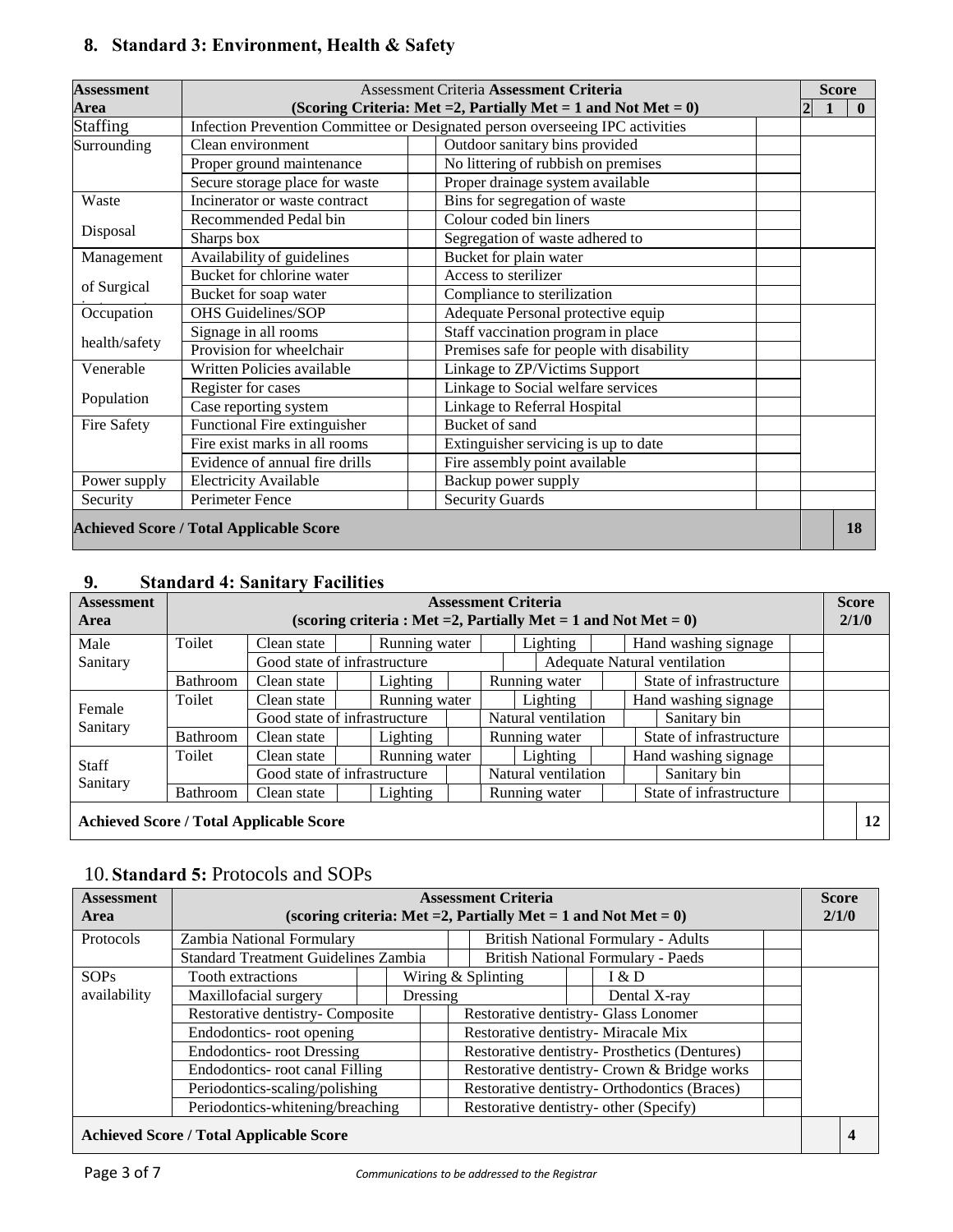| <b>Assessment</b>                               |                              |  |               |                |                                                                   |  | <b>Assessment Criteria</b> |    |                                     |                      |  |                                           | <b>Score</b> |
|-------------------------------------------------|------------------------------|--|---------------|----------------|-------------------------------------------------------------------|--|----------------------------|----|-------------------------------------|----------------------|--|-------------------------------------------|--------------|
| Area                                            |                              |  |               |                | (scoring criteria: Met = 2, Partially Met = 1 and Not Met = $0$ ) |  |                            |    |                                     |                      |  |                                           | 2/1/0        |
| Lighting                                        | Adequate natural Lighting    |  |               |                |                                                                   |  |                            |    | <b>Adequate Artificial Lighting</b> |                      |  |                                           |              |
| Ventilation                                     | Adequate natural ventilation |  |               |                |                                                                   |  | Air con installed          |    |                                     |                      |  | Air Con Functional                        |              |
|                                                 | <b>Examination</b> gloves    |  |               |                | Surgical gloves                                                   |  |                            |    | Lignocaine                          |                      |  | Face mask                                 |              |
| Dental                                          | Disinfectants/Jik            |  |               |                | Antibiotics                                                       |  |                            |    | Dental needles                      |                      |  | Paper towel                               |              |
| Supplies                                        | Methylated spirit            |  |               |                | Distilled water                                                   |  |                            |    | Pain Killers                        |                      |  | Cotton wool                               |              |
| Infection                                       | Pedal bins (2)               |  |               |                | Yellow bin liner                                                  |  |                            |    | <b>Black bin liner</b>              |                      |  | Autoclave                                 |              |
| control                                         | Running water                |  |               |                | <b>Water Distiller</b>                                            |  |                            |    |                                     |                      |  |                                           |              |
| Essential                                       | <b>Modern Dental Unit</b>    |  |               |                | Ultrasound scaler*                                                |  |                            |    |                                     |                      |  | High speed Hand piece                     |              |
| dental                                          | In built drilling unit       |  |               |                | In built Lamp                                                     |  |                            |    |                                     | Facial mirror        |  |                                           |              |
| Equipment                                       | In built suction unit        |  |               |                | Unit compressor                                                   |  |                            |    |                                     |                      |  | Fridge for medicine*                      |              |
| Dental X-ray *                                  | Dental X-ray unit            |  |               |                | <b>RPA</b> Licence                                                |  |                            |    | <b>Radiation Badges</b>             |                      |  | Lead Aron                                 |              |
|                                                 | Adequate radiation shielding |  |               |                |                                                                   |  |                            |    |                                     |                      |  | Digital/analogy image processing facility |              |
| Exam Set                                        | Mirrors (min6)               |  |               | Tweezers(min6) |                                                                   |  |                            |    |                                     | Probes (min 6)       |  |                                           |              |
| scaling set                                     | <b>Scalers</b>               |  |               |                | Curettes                                                          |  |                            |    |                                     |                      |  |                                           |              |
| Extraction                                      | Anterior forceps             |  |               |                | Left molar forceps                                                |  |                            |    |                                     | 3d molar forceps     |  |                                           |              |
| forceps-upper                                   | Premolar forceps             |  |               |                | Right molar forceps                                               |  |                            |    | Root bayonet forceps                |                      |  |                                           |              |
| Extraction                                      | Anterior forceps             |  |               |                | Left molar forceps                                                |  |                            |    |                                     | 3d molar forceps     |  |                                           |              |
| forceps-Lower                                   | Premolar forceps             |  |               |                | Right molar forceps                                               |  |                            |    |                                     | Root bayonet forceps |  |                                           |              |
|                                                 | Straight                     |  |               |                | Warwick James-left                                                |  |                            |    |                                     | Warwick James-right  |  |                                           |              |
| Elevators                                       | Winter cross bar-left        |  |               |                | Cryer-left                                                        |  |                            |    |                                     |                      |  | Apex double-angled-left                   |              |
|                                                 | Winter cross bar-right       |  |               |                | Cryer-right                                                       |  |                            |    |                                     |                      |  | Apex double-angled-right                  |              |
| Maxillofacial                                   | <b>Bone File</b>             |  |               |                | Rongeur forceps                                                   |  |                            |    | Soft tissue retractor               |                      |  | Bone curette                              |              |
| surgical set                                    | Artery forceps               |  |               |                | Chisel & Mallet                                                   |  |                            |    | Periosteal elevator                 |                      |  | Scalp Handle                              |              |
|                                                 | Enamel knife                 |  | Matrix holder |                |                                                                   |  |                            |    | Surgical scissors                   |                      |  | Needle holder                             |              |
| Other essential                                 | Assorted burs                |  |               |                | Dental syringe                                                    |  |                            |    | Toothed tweezers                    |                      |  | Kidney dish                               |              |
| instruments                                     | Mouth prop                   |  | Mouth gauge   |                |                                                                   |  |                            |    | Filling instruments                 |                      |  | Pair glasses                              |              |
| <b>Achieved Score / Total Applicable Scores</b> |                              |  |               |                |                                                                   |  |                            | 28 |                                     |                      |  |                                           |              |

# 11. **Standard 6:** Dental Surgery Services

*NB: surgical instrument/sets including Forceps and elevators, minimum required number is 6. \* is optional*

# 12. **Standard 7:** Dental Laboratory Services

| <b>Assessment</b>  |                                                |                                                                   |  |                  |  | <b>Assessment Criteria</b> |                     |                   |                     |                         |  |              | <b>Score</b> |              |
|--------------------|------------------------------------------------|-------------------------------------------------------------------|--|------------------|--|----------------------------|---------------------|-------------------|---------------------|-------------------------|--|--------------|--------------|--------------|
| Area               |                                                | (Scoring Criteria: Met = 2, Partially Met = 1 and Not Met = $0$ ) |  |                  |  |                            |                     |                   |                     |                         |  | $\mathbf{2}$ | 1            | $\mathbf{0}$ |
|                    | Alginate impression material                   |                                                                   |  |                  |  | Impression trays           |                     |                   | Cold – mould seal   |                         |  |              |              |              |
|                    | Cure Acrylic powder-cold                       |                                                                   |  | Plaster of Paris |  |                            |                     | Orthodontic wires |                     |                         |  |              |              |              |
| <b>Materials</b>   |                                                | Cure Acrylic powder-hot                                           |  |                  |  | Rubber bowls               |                     |                   |                     | Posterior acrylic teeth |  |              |              |              |
|                    | Cure Acrylic Monomer-cold                      |                                                                   |  |                  |  | Modeling Wax               |                     |                   |                     | Anterior acrylic teeth  |  |              |              |              |
|                    | Cure Acrylic Monomer-hot                       |                                                                   |  |                  |  |                            |                     |                   |                     |                         |  |              |              |              |
| Equipment          | <b>Micromotors</b>                             | Paco Bath                                                         |  |                  |  | <b>Bunsine Burner</b>      |                     |                   | Vibrator            |                         |  |              |              |              |
|                    | Larthe Machine                                 | <b>Electric Kettle</b>                                            |  |                  |  | Model Trimmer              |                     |                   | Autoclave           |                         |  |              |              |              |
|                    | <b>Denture Clamps</b>                          | Wax Knives                                                        |  |                  |  |                            | Round Nose Pliers   |                   |                     | Wire Cutter             |  |              |              |              |
| <b>Instruments</b> | Adams pliers                                   | Lecron Carver                                                     |  |                  |  |                            | U-Loopformer pliers |                   | <b>Articulators</b> |                         |  |              |              |              |
|                    | <b>Denture Flasks</b>                          | Plaster spatula                                                   |  |                  |  | Orthodontic pliers         |                     |                   |                     | Surveyors               |  |              |              |              |
| Accessories        | Pedal Bin                                      | Cort Hunger                                                       |  |                  |  | <b>Bin Liner-Black</b>     |                     |                   |                     | White cort              |  |              |              |              |
|                    | Running water                                  |                                                                   |  |                  |  |                            |                     |                   |                     |                         |  |              |              |              |
|                    | <b>Achieved Score / Total Applicable Score</b> |                                                                   |  |                  |  |                            |                     |                   |                     |                         |  |              | 8            |              |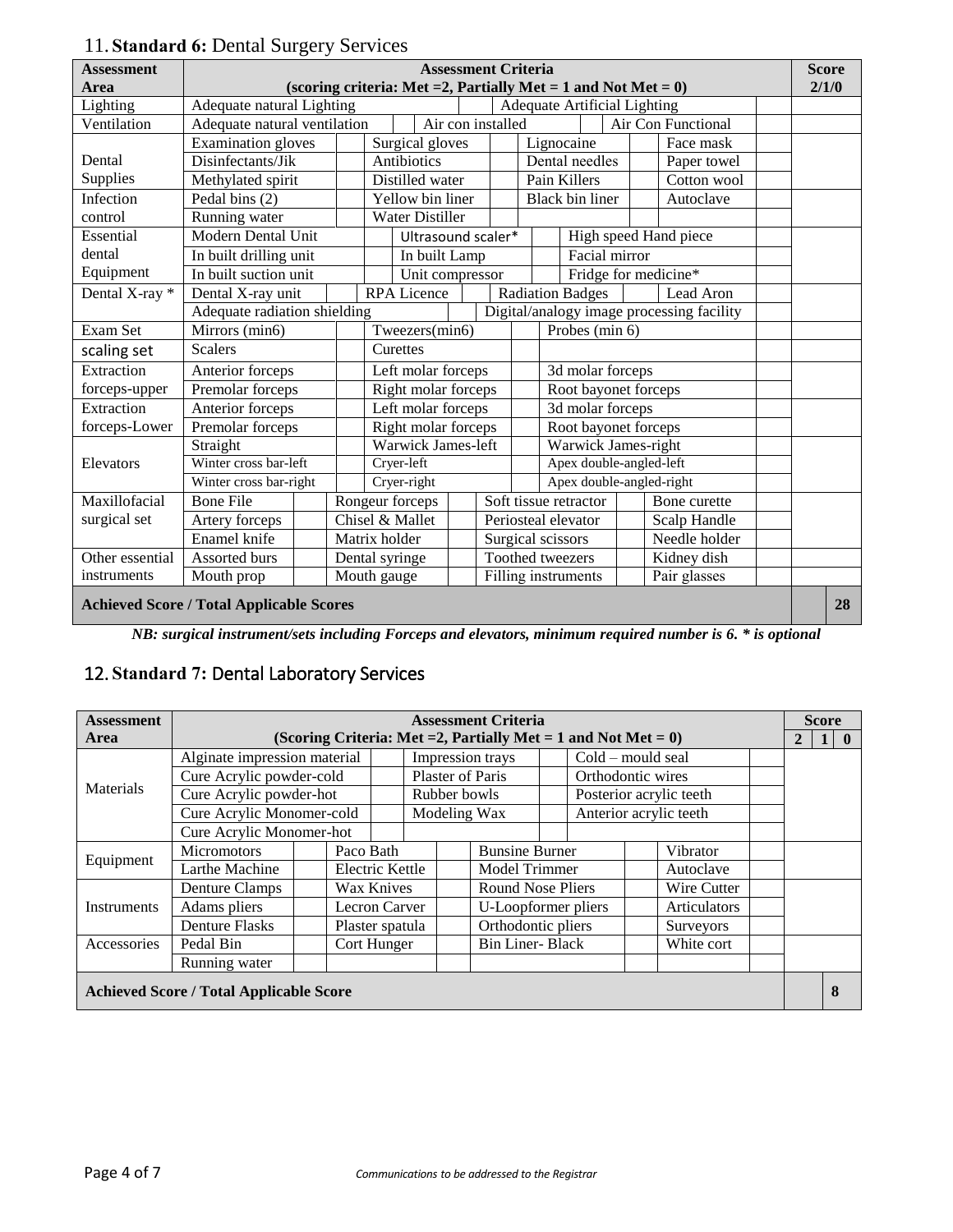# 13. **Standard 8:** Dental Practices

| <b>Assessment</b><br>Area |                                                           |                                      |             |                      |                    | <b>Assessment Criteria</b> |  | (scoring criteria: Met = 2, Partially Met = 1 and Not Met = $0$ ) | <b>Score</b><br>2/1/0 |
|---------------------------|-----------------------------------------------------------|--------------------------------------|-------------|----------------------|--------------------|----------------------------|--|-------------------------------------------------------------------|-----------------------|
| Clinical audit            | History taking                                            |                                      | Examination |                      |                    | Investigations             |  | Accurate diagnosis                                                |                       |
| (documenting)             | Correct treat                                             |                                      | Right dose  |                      |                    | Right route                |  | Right duration                                                    |                       |
| of care)                  | Clinicians' names printed on all notes                    |                                      |             |                      |                    |                            |  | Clinicians sign off all nonets                                    |                       |
|                           |                                                           | Clinicians have readable handwriting |             |                      |                    |                            |  | Patient adequately reviewed                                       |                       |
| Storage                   | Functional air-condition                                  |                                      |             |                      |                    | Room thermometer           |  | Room Temperature chart                                            |                       |
| practices                 | Functional fridge                                         |                                      |             |                      |                    | Fridge thermometer         |  | Fridge Temperature chart                                          |                       |
|                           | Adequate shelves                                          |                                      |             |                      | Adequate pellets   |                            |  |                                                                   |                       |
| Inventory                 | Purchase records available                                |                                      |             |                      | No expiry supplies |                            |  | Labeled expiry section                                            |                       |
| management                | Bin cards for all supplies                                |                                      |             | Inventory up to date |                    |                            |  |                                                                   |                       |
| Emergency                 | Access to emergency tray with adequate emergency medicine |                                      |             |                      |                    |                            |  |                                                                   |                       |
| care                      | Facility keeps a log of adverse events in the department  |                                      |             |                      |                    |                            |  |                                                                   |                       |
|                           | <b>Achieved Score / Total Applicable Score</b>            |                                      |             |                      |                    |                            |  |                                                                   | 8                     |

## 14. **Standard 9:** Dental Equipment maintenance

| <b>Assessment</b>     | <b>Assessment Criteria</b>                     |  |                                                                   |  |  | <b>Score</b>     |
|-----------------------|------------------------------------------------|--|-------------------------------------------------------------------|--|--|------------------|
| Area                  |                                                |  | (Scoring Criteria: Met = 2, Partially Met = 1 and Not Met = $0$ ) |  |  | 2/1/0            |
| Instauration          | Equipment register                             |  | Equipment inventory up to date                                    |  |  |                  |
| <i>&amp;inventory</i> | Equipment installed appropriately              |  | Non-functioning equipment isolated                                |  |  |                  |
| Servicing             | Equipment service schedule                     |  | Equipment manuals available to users                              |  |  |                  |
|                       | Competent equipment service                    |  | Equipment serviced by qualified $\&$                              |  |  |                  |
|                       | personnel/Company                              |  | competent Personnel as per schedule                               |  |  |                  |
|                       | <b>Achieved Score / Total Applicable Score</b> |  |                                                                   |  |  | $\boldsymbol{4}$ |

### **15. Standard 10: Patient focus and Feedback**

| Assessment           |                                                                              |                                                                   | <b>Assessment Criteria</b>                                                          |  |  | Score |  |
|----------------------|------------------------------------------------------------------------------|-------------------------------------------------------------------|-------------------------------------------------------------------------------------|--|--|-------|--|
| Area                 |                                                                              | (Scoring criteria: Met = 2, Partially Met = 1 and Not Met = $0$ ) |                                                                                     |  |  |       |  |
| <b>Patient Focus</b> | Safe water for drinking provided<br>Appropriate Sign posts                   |                                                                   |                                                                                     |  |  |       |  |
|                      | Adequate waiting area                                                        |                                                                   | Waiting area appropriately furnished                                                |  |  |       |  |
|                      | Adequate IEC materials                                                       |                                                                   | HPCZ Approved patient charter                                                       |  |  |       |  |
| Patient feedback     | System for collecting patient feedback (suggestion boxes/complaint register) |                                                                   |                                                                                     |  |  |       |  |
|                      |                                                                              |                                                                   | System for collecting feedback from referral facility (referral form with feedback) |  |  |       |  |
| Confidentiality      | Facility has written consent form<br>Adequate screens available              |                                                                   |                                                                                     |  |  |       |  |
| &Consenting          | Availability of the following guidelines from HPCZ;                          |                                                                   |                                                                                     |  |  |       |  |
|                      | Guidelines on Patient Consent                                                |                                                                   | Guidelines on Patient Confidentiality                                               |  |  |       |  |
|                      | Guidelines on Patient's record                                               |                                                                   | Guidelines on Pervasive Incentives                                                  |  |  |       |  |
|                      | <b>Achieved Score / Total Applicable Score</b>                               |                                                                   |                                                                                     |  |  |       |  |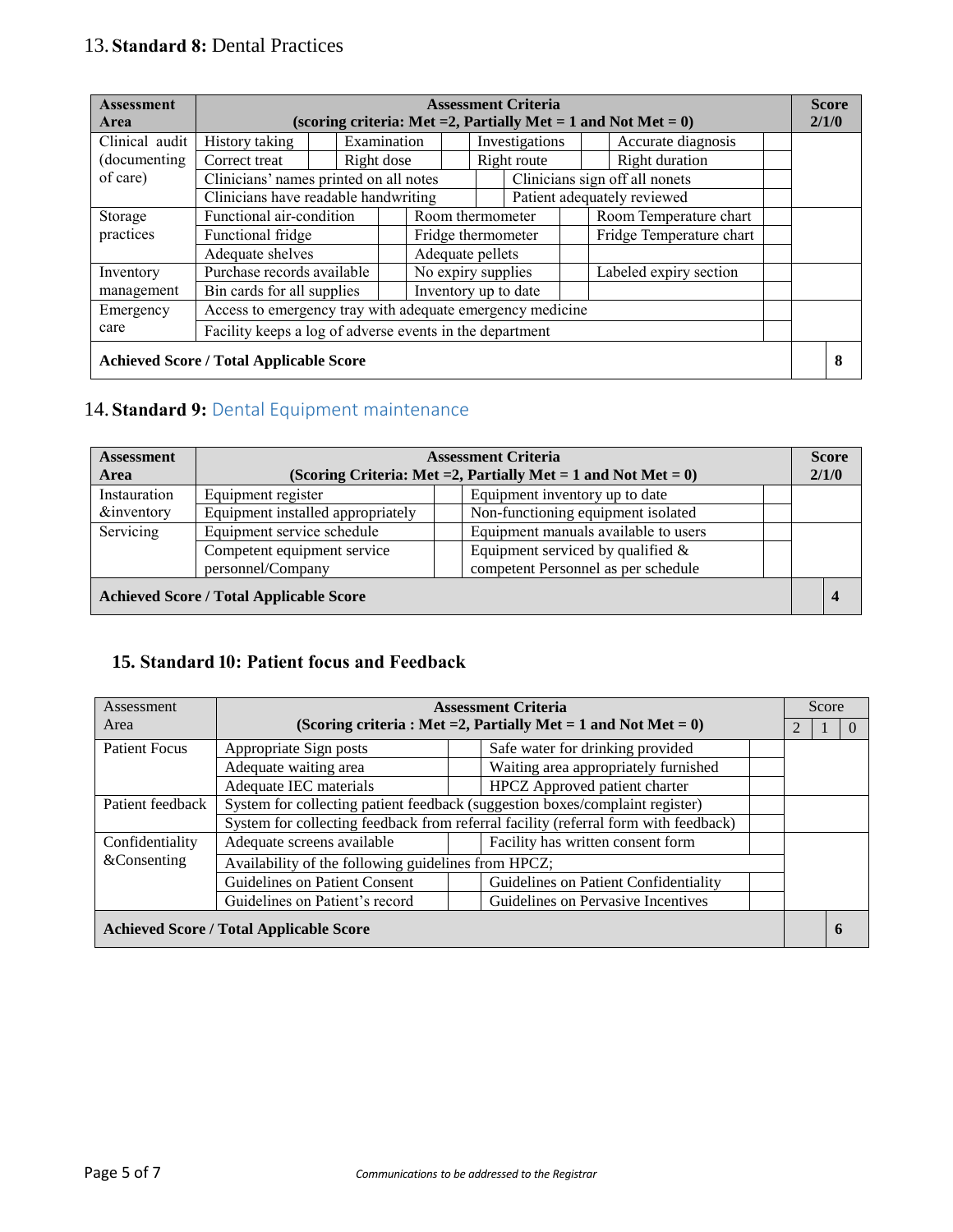## **16. Standard 11: Generation, Storage and management of Records**

| <b>Assessment</b> |                                                                                   | <b>Assessment Criteria</b>                                        |                                 |                                     |  |  | <b>Score</b> |              |
|-------------------|-----------------------------------------------------------------------------------|-------------------------------------------------------------------|---------------------------------|-------------------------------------|--|--|--------------|--------------|
| Area              |                                                                                   | (scoring criteria: Met = 2, Partially Met = 1 and Not Met = $0$ ) |                                 |                                     |  |  | 1            | $\mathbf{0}$ |
| Ventilation       | Adequate natural ventilation                                                      |                                                                   |                                 | Artificial ventilation (Aircon/fan) |  |  |              |              |
| Lighting          | Adequate natural lighting                                                         |                                                                   |                                 | Adequate artificial lighting        |  |  |              |              |
| Paper base        | Adequate shelves/cabinets                                                         |                                                                   |                                 | Records lockable and secure         |  |  |              |              |
| data              | Adequate Section for archiving                                                    |                                                                   |                                 | Active & inactive files separated   |  |  |              |              |
| Electronic        | System password protected                                                         |                                                                   |                                 | Access is restricted                |  |  |              |              |
| data              | System for buck up of records                                                     |                                                                   |                                 | user rights clearly defined         |  |  |              |              |
| Generation        | Health facility maintains patients records for minimum of 5 years before disposal |                                                                   |                                 |                                     |  |  |              |              |
| and Storage       | Facility captures sufficient patient contact information                          |                                                                   |                                 |                                     |  |  |              |              |
| Practices         | Age                                                                               | Patient ID No.                                                    | <b>Emergency Contact person</b> |                                     |  |  |              |              |
|                   | <b>Sex</b>                                                                        | Patients phone No.                                                |                                 | Phone for contact person            |  |  |              |              |
|                   | <b>Patients Name</b>                                                              | Address                                                           |                                 |                                     |  |  |              |              |
|                   | Availability of qualified personnel to manage patient record                      |                                                                   |                                 |                                     |  |  |              |              |
| Managing          | SOP for Data management                                                           |                                                                   |                                 | Monthly report to next level done   |  |  |              |              |
| Health            | Assigned responsibility for HMIS                                                  |                                                                   | Appropriate data equipment      |                                     |  |  |              |              |
| Information       | Data forms e.g tally sheets,                                                      |                                                                   |                                 | Notifiable diseases being reported  |  |  |              |              |
| (HMIS)            | Availability of OPD Register                                                      |                                                                   |                                 | Data trending/flagging              |  |  |              |              |
|                   | <b>Achieved Score / Total Applicable Score</b>                                    |                                                                   |                                 |                                     |  |  |              | 12           |

## **17. Summary of scores for all Standard**

| <b>Standard</b><br>No. | <b>Standard Description</b>                                                    | <b>Achieved</b><br><b>Score</b> | <b>Applicable</b><br>standards<br><b>Scores</b> | <b>Total available</b><br><b>Scores</b> |
|------------------------|--------------------------------------------------------------------------------|---------------------------------|-------------------------------------------------|-----------------------------------------|
| Standard 1             | Legal Establishment, Leadership and Governance                                 |                                 |                                                 | 20                                      |
| Standard 2             | Minimum Infrastructure requirements                                            |                                 |                                                 | 12                                      |
| Standard 3             | Environment, Health & Safety                                                   |                                 |                                                 | 18                                      |
| Standard 4             | <b>Sanitary Facilities</b>                                                     |                                 |                                                 | 12                                      |
| Standard 5             | Protocols and Standard Operating Procedures (SOPs)                             |                                 |                                                 | 04                                      |
| Standard 6             | Dental Surgery services                                                        |                                 |                                                 | 28                                      |
| Standard 7             | <b>Dental Laboratory Services</b>                                              |                                 |                                                 | 08                                      |
| Standard 8             | <b>Dental Practices</b>                                                        |                                 |                                                 | 08                                      |
| Standard 9             | Management of Dental Equipment                                                 |                                 |                                                 | 04                                      |
| Standard 10            | Patient focus and Feedback                                                     |                                 |                                                 | 06                                      |
| Standard 11            | Generation, Storage and management of Records                                  |                                 |                                                 | 12                                      |
| Total scores           |                                                                                |                                 |                                                 | 132                                     |
|                        | Total Score<br><i>Total Score</i><br>$P_{\text{max}}$ ask and $P_{\text{max}}$ |                                 | $x 100 =$                                       |                                         |

# Expected Score

## **18. Risk Grading**

| <b>Score</b> | <b>Risk Level Identified</b>     | <b>Colour Code</b> |  | Tick $(\Lambda)$ | <b>Comment</b> |
|--------------|----------------------------------|--------------------|--|------------------|----------------|
| 100%         | No risk of harm identified       | Green              |  |                  |                |
| $75 - 100\%$ | Relative risk of harm Identified | Yellow             |  |                  |                |
| $50 - 75\%$  | Moderate risk of harm identified | Orange             |  |                  |                |
| < 50 %       | High risk of harm identified     | Red                |  |                  |                |